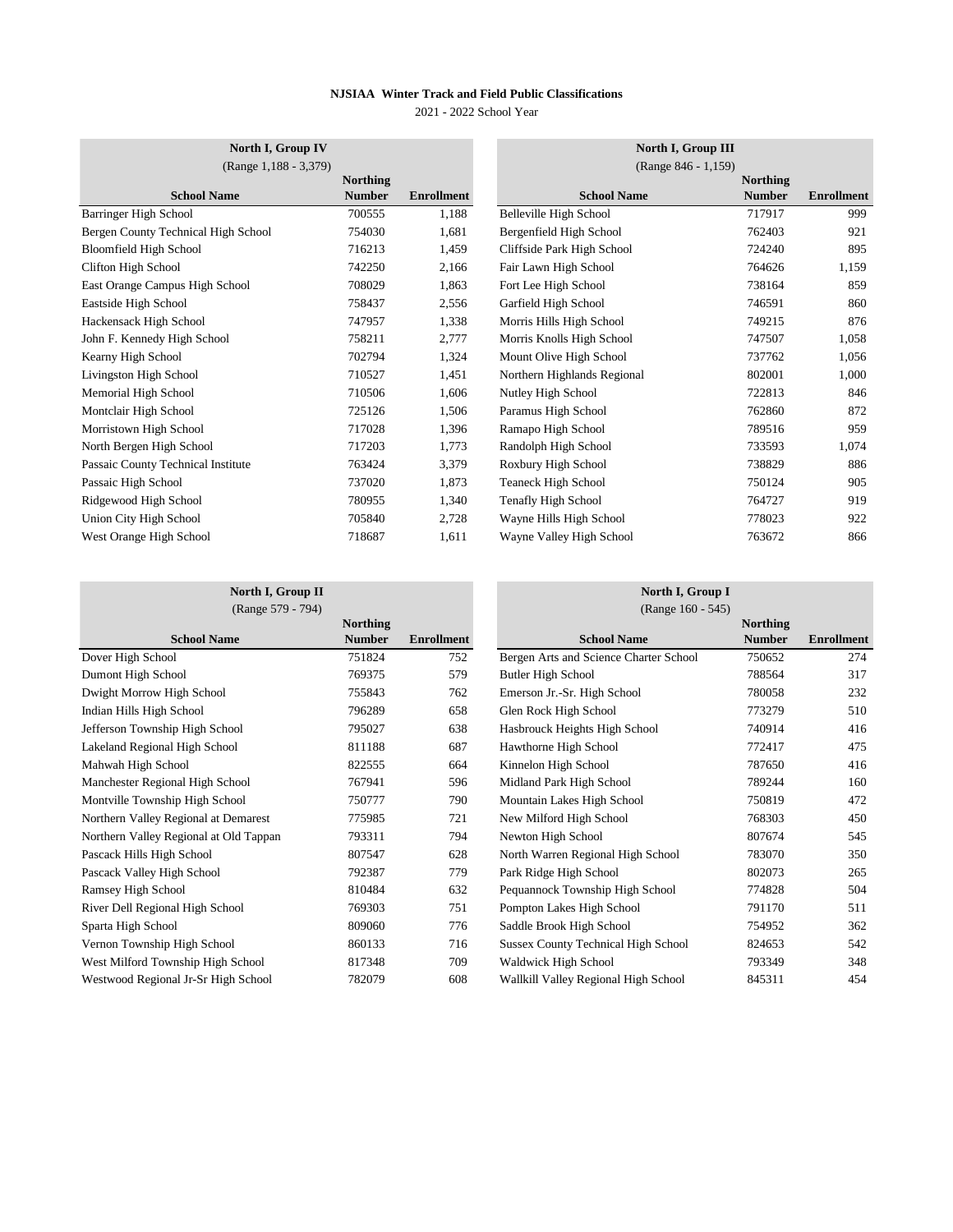# 2021 - 2022 School Year (Updated December 21, 2021)

### **North II, Group IV**  $(Range 1,201 - 5,434)$

| <b>Northing</b><br><b>Number</b><br>669660<br>641094<br>692819 | <b>Enrollment</b><br>1,755<br>2,029 | <b>School Name</b><br>Chatham High School<br>Colonia High School | <b>Northing</b><br><b>Number</b><br>691515 | <b>Enrollment</b><br>954 |
|----------------------------------------------------------------|-------------------------------------|------------------------------------------------------------------|--------------------------------------------|--------------------------|
|                                                                |                                     |                                                                  |                                            |                          |
|                                                                |                                     |                                                                  |                                            |                          |
|                                                                |                                     |                                                                  |                                            |                          |
|                                                                |                                     |                                                                  | 640659                                     | 999                      |
|                                                                | 1,465                               | Cranford High School                                             | 665644                                     | 838                      |
| 688791                                                         | 1,556                               | Essex Co Vo - Donald Payne Tech                                  | 698449                                     | 978                      |
| 665527                                                         | 5,434                               | James J. Ferris High School                                      | 687742                                     | 914                      |
| 613927                                                         | 1,597                               | John F. Kennedy Memorial High School                             | 633528                                     | 978                      |
| 690368                                                         | 1,201                               | Millburn High School                                             | 687782                                     | 984                      |
| 636414                                                         | 2,000                               | Montgomery High School                                           | 577047                                     | 1,158                    |
| 656233                                                         | 1,308                               | Newark Collegiate Academy                                        | 695414                                     | 866                      |
| 615630                                                         | 2,027                               | North Hunterdon High School                                      | 653213                                     | 1,014                    |
| 685738                                                         | 1,353                               | North Plainfield High School                                     | 651769                                     | 864                      |
| 624639                                                         | 1,560                               | North Star Academy Charter                                       | 695374                                     | 1,134                    |
| 647762                                                         | 1,678                               | Orange High School                                               | 703971                                     | 912                      |
| 677844                                                         | 1,318                               | Rahway High School                                               | 647280                                     | 838                      |
| 681796                                                         | 1,605                               | Scotch Plains-Fanwood High School                                | 663058                                     | 1,150                    |
| 662578                                                         | 1,404                               | Summit High School                                               | 686948                                     | 863                      |
| 659404                                                         | 1,404                               | Warren Hills Regional High School                                | 706727                                     | 861                      |
| 691362                                                         | 1,444                               | Woodbridge High School                                           | 631453                                     | 1,153                    |
|                                                                |                                     |                                                                  |                                            |                          |

|          |                   | North II, Group III                  |                 |                   |  |  |  |
|----------|-------------------|--------------------------------------|-----------------|-------------------|--|--|--|
|          |                   | (Range 838 - 1,158)                  |                 |                   |  |  |  |
| Northing |                   |                                      | <b>Northing</b> |                   |  |  |  |
| Number   | <b>Enrollment</b> | <b>School Name</b>                   | <b>Number</b>   | <b>Enrollment</b> |  |  |  |
| 669660   | 1,755             | Chatham High School                  | 691515          | 954               |  |  |  |
| 641094   | 2,029             | Colonia High School                  | 640659          | 999               |  |  |  |
| 692819   | 1,465             | Cranford High School                 | 665644          | 838               |  |  |  |
| 688791   | 1,556             | Essex Co Vo - Donald Payne Tech      | 698449          | 978               |  |  |  |
| 665527   | 5,434             | James J. Ferris High School          | 687742          | 914               |  |  |  |
| 613927   | 1,597             | John F. Kennedy Memorial High School | 633528          | 978               |  |  |  |
| 690368   | 1,201             | Millburn High School                 | 687782          | 984               |  |  |  |
| 636414   | 2,000             | Montgomery High School               | 577047          | 1,158             |  |  |  |
| 656233   | 1,308             | Newark Collegiate Academy            | 695414          | 866               |  |  |  |
| 615630   | 2,027             | North Hunterdon High School          | 653213          | 1,014             |  |  |  |
| 685738   | 1,353             | North Plainfield High School         | 651769          | 864               |  |  |  |
| 624639   | 1,560             | North Star Academy Charter           | 695374          | 1,134             |  |  |  |
| 647762   | 1,678             | Orange High School                   | 703971          | 912               |  |  |  |
| 677844   | 1,318             | Rahway High School                   | 647280          | 838               |  |  |  |
| 681796   | 1,605             | Scotch Plains-Fanwood High School    | 663058          | 1,150             |  |  |  |
| 662578   | 1,404             | Summit High School                   | 686948          | 863               |  |  |  |
| 659404   | 1,404             | Warren Hills Regional High School    | 706727          | 861               |  |  |  |
| 691362   | 1,444             | Woodbridge High School               | 631453          | 1,153             |  |  |  |
|          |                   |                                      |                 |                   |  |  |  |

# **School Name Northing Number Enrollment** Bernards High School 687930 603 Central High School 691049 561 Hackettstown High School 733176 669 Henry Snyder High School 683696 800 James Caldwell High School 730829 617 Lincoln High School 686748 713 Lodi High School 747863 640 Lyndhurst High School 719832 571 Madison High School 705410 649 Newark Vocational 691982 572 Parsippany High School 741906 692 Parsippany Hills High School 738769 801 Passaic Valley High School 744948 715 Ridgefield Park Jr-Sr High School 738106 688 Science Park High School 694582 574 Voorhees High School 679056 731 West Essex High School 743569 799 West Morris Central High School 719762 798 **North II, Group II North II, Group I** (Range 561 - 824)

West Morris Mendham High School 708595 824

| (Range 253 - 550)                |               |                   |  |  |  |  |  |
|----------------------------------|---------------|-------------------|--|--|--|--|--|
|                                  | Northing      |                   |  |  |  |  |  |
| <b>School Name</b>               | <b>Number</b> | <b>Enrollment</b> |  |  |  |  |  |
| Belvidere High School            | 725557        | 276               |  |  |  |  |  |
| Cedar Grove High School          | 735201        | 376               |  |  |  |  |  |
| Dr. Ronald E. McNair Academic    | 689875        | 541               |  |  |  |  |  |
| Essex Co Vo-Tech Market St       | 694581        | 510               |  |  |  |  |  |
| Glen Ridge High School           | 716157        | 431               |  |  |  |  |  |
| Hanover Park High School         | 717856        | 550               |  |  |  |  |  |
| Hoboken High School              | 697299        | 322               |  |  |  |  |  |
| Newark Lab High School           | 697525        | 360               |  |  |  |  |  |
| North Arlington High School      | 712632        | 396               |  |  |  |  |  |
| Palisades Park Jr-Sr High School | 730978        | 385               |  |  |  |  |  |
| Peoples Prep Charter School      | 692711        | 333               |  |  |  |  |  |
| Ridgefield Memorial High School  | 728095        | 368               |  |  |  |  |  |
| Rutherford High School           | 726925        | 549               |  |  |  |  |  |
| Secaucus High School             | 717876        | 450               |  |  |  |  |  |
| University High School           | 687703        | 330               |  |  |  |  |  |
| Verona High School               | 730700        | 488               |  |  |  |  |  |
| Weehawken High School            | 707293        | 253               |  |  |  |  |  |
| West Side High School            | 695149        | 447               |  |  |  |  |  |
| Whippany Park High School        | 722280        | 473               |  |  |  |  |  |
| Wood-Ridge High School           | 734244        | 284               |  |  |  |  |  |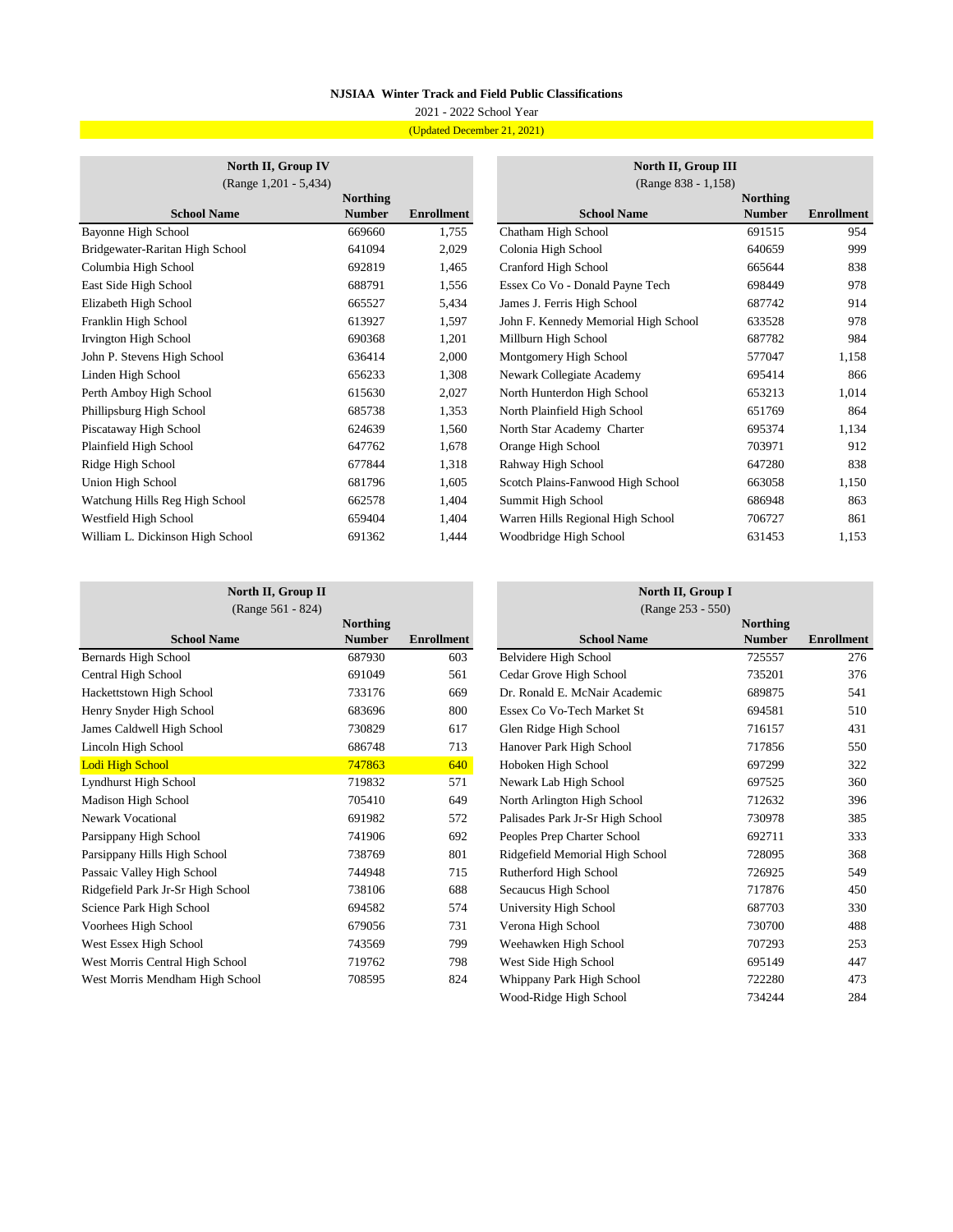2021 - 2022 School Year

| <b>Central, Group IV</b>               |                 |                   | <b>Central, Group III</b>         |                 |                   |
|----------------------------------------|-----------------|-------------------|-----------------------------------|-----------------|-------------------|
| (Range 1,172 - 2,213)                  |                 |                   | (Range 830 - 1,150)               |                 |                   |
|                                        | <b>Northing</b> |                   |                                   | <b>Northing</b> |                   |
| <b>School Name</b>                     | <b>Number</b>   | <b>Enrollment</b> | <b>School Name</b>                | <b>Number</b>   | <b>Enrollment</b> |
| East Brunswick High School             | 583066          | 2,002             | Allentown High School             | 488060          | 830               |
| Edison High School                     | 612521          | 1,540             | <b>Brick Memorial High School</b> | 463079          | 1,043             |
| Freehold Township High School          | 505181          | 1,470             | Colts Neck High School            | 525776          | 992               |
| Hillsborough High School               | 606237          | 1,738             | Freehold Boro High School         | 522531          | 1,010             |
| Howell High School                     | 492909          | 1,534             | Hamilton High School East         | 503272          | 1,040             |
| Hunterdon Central Regional High School | 613480          | 1,914             | Hamilton High School West         | 497211          | 917               |
| Jackson Memorial High School           | 464363          | 1,172             | Hightstown High School            | 519773          | 1,150             |
| Manalapan High School                  | 529893          | 1,330             | Jackson Liberty High School       | 458135          | 850               |
| Marlboro High School                   | 544983          | 1,360             | Lakewood High School              | 461561          | 1,072             |
| Middletown High School South           | 557456          | 1,180             | Lawrence High School              | 521504          | 864               |
| Monroe Township High School            | 544359          | 1,812             | Long Branch High School           | 531106          | 1,094             |
| New Brunswick High School              | 599617          | 1,912             | Matawan Regional High School      | 574487          | 852               |
| North Brunswick Township High School   | 589622          | 1,409             | Middletown High School North      | 571161          | 1,029             |
| Old Bridge High School                 | 573209          | 2,025             | Neptune High School               | 502695          | 890               |
| Sayreville War Memorial High School    | 593494          | 1,318             | Princeton High School             | 554914          | 1,132             |
| South Brunswick High School            | 561248          | 2,213             | Red Bank Regional High School     | 552684          | 990               |
| <b>Trenton Central High School</b>     | 504979          | 2,124             | Robbinsville High School          | 511632          | 836               |
| West Windsor-Plainsboro South          | 536345          | 1,234             | West Windsor-Plainsboro North     | 542872          | 1,128             |

|                    |                   | <b>Central, Group III</b><br>(Range 830 - 1,150) |                                  |                   |
|--------------------|-------------------|--------------------------------------------------|----------------------------------|-------------------|
| Northing<br>Number | <b>Enrollment</b> | <b>School Name</b>                               | <b>Northing</b><br><b>Number</b> | <b>Enrollment</b> |
| 583066             | 2,002             | Allentown High School                            | 488060                           | 830               |
| 612521             | 1,540             | <b>Brick Memorial High School</b>                | 463079                           | 1,043             |
| 505181             | 1,470             | Colts Neck High School                           | 525776                           | 992               |
| 606237             | 1,738             | Freehold Boro High School                        | 522531                           | 1,010             |
| 492909             | 1,534             | Hamilton High School East                        | 503272                           | 1,040             |
| 613480             | 1,914             | Hamilton High School West                        | 497211                           | 917               |
| 464363             | 1,172             | Hightstown High School                           | 519773                           | 1,150             |
| 529893             | 1,330             | Jackson Liberty High School                      | 458135                           | 850               |
| 544983             | 1,360             | Lakewood High School                             | 461561                           | 1,072             |
| 557456             | 1,180             | Lawrence High School                             | 521504                           | 864               |
| 544359             | 1,812             | Long Branch High School                          | 531106                           | 1,094             |
| 599617             | 1,912             | Matawan Regional High School                     | 574487                           | 852               |
| 589622             | 1,409             | Middletown High School North                     | 571161                           | 1,029             |
| 573209             | 2,025             | Neptune High School                              | 502695                           | 890               |
| 593494             | 1,318             | Princeton High School                            | 554914                           | 1,132             |
| 561248             | 2,213             | Red Bank Regional High School                    | 552684                           | 990               |
| 504979             | 2,124             | Robbinsville High School                         | 511632                           | 836               |
| 536345             | 1,234             | West Windsor-Plainsboro North                    | 542872                           | 1,128             |

# **Central, Group II Central, Group II Central, Group I Central, Group I Central, Group I Central, Group I** (Range 570 - 806)

|                                        | <b>Northing</b> |                   |                                      | <b>Northing</b> |                   |
|----------------------------------------|-----------------|-------------------|--------------------------------------|-----------------|-------------------|
| <b>School Name</b>                     | <b>Number</b>   | <b>Enrollment</b> | <b>School Name</b>                   | <b>Number</b>   | <b>Enrollment</b> |
| Abraham Clark High School              | 663134          | 570               | Arthur L. Johnson High School        | 652055          | 516               |
| Bordentown Regional High School        | 480459          | 585               | Asbury Park High School              | 508451          | 375               |
| Cinnaminson High School                | 427112          | 602               | <b>BelovED Community Charter</b>     | 686636          | 235               |
| Ewing High School                      | 517526          | 764               | David Brearley High School           | 672577          | 381               |
| Governor Livingston High School        | 675224          | 725               | Delaware Valley Regional High School | 629936          | 517               |
| Hamilton High School North             | 508717          | 696               | Eagle Academy Newark                 | 683318          | 114               |
| Hillside High School                   | 677069          | 645               | Henry Hudson co-op w/Keyport         | 568262          | 398               |
| Holmdel High School                    | 564532          | 704               | Highland Park High School            | 607713          | 359               |
| Hopewell Valley Central High School    | 544436          | 806               | Jonathan Dayton High School          | 682546          | 430               |
| Manasquan High School                  | 471713          | 730               | Malcolm X Shabazz High School        | 687569          | 257               |
| Manchester Township High School        | 426978          | 698               | Manville High School                 | 622982          | 326               |
| Monmouth Regional High School          | 536018          | 668               | Metuchen High School                 | 626373          | 558               |
| Ocean Township High School             | 522204          | 756               | New Providence High School           | 679887          | 492               |
| Point Pleasant Borough High School     | 454094          | 662               | Shore Regional High School           | 532907          | 448               |
| Raritan High School                    | 580492          | 648               | South Amboy High School              | 600342          | 223               |
| Rumson-Fair Haven Regional High School | 559763          | 716               | Spotswood High School                | 570295          | 529               |
| South Plainfield High School           | 639772          | 800               | <b>STEMCivics Charter School</b>     | 516764          | 282               |
| Wall Township High School              | 486980          | 753               | University Academy Charter           | 684337          | 339               |
|                                        |                 |                   |                                      |                 |                   |

|          |                   | $(Ra)$ $(0, 114 - 330)$              |                 |                   |
|----------|-------------------|--------------------------------------|-----------------|-------------------|
| Northing |                   |                                      | <b>Northing</b> |                   |
| Number   | <b>Enrollment</b> | <b>School Name</b>                   | <b>Number</b>   | <b>Enrollment</b> |
| 663134   | 570               | Arthur L. Johnson High School        | 652055          | 516               |
| 480459   | 585               | Asbury Park High School              | 508451          | 375               |
| 427112   | 602               | <b>BelovED Community Charter</b>     | 686636          | 235               |
| 517526   | 764               | David Brearley High School           | 672577          | 381               |
| 675224   | 725               | Delaware Valley Regional High School | 629936          | 517               |
| 508717   | 696               | Eagle Academy Newark                 | 683318          | 114               |
| 677069   | 645               | Henry Hudson co-op w/Keyport         | 568262          | 398               |
| 564532   | 704               | Highland Park High School            | 607713          | 359               |
| 544436   | 806               | Jonathan Dayton High School          | 682546          | 430               |
| 471713   | 730               | Malcolm X Shabazz High School        | 687569          | 257               |
| 426978   | 698               | Manville High School                 | 622982          | 326               |
| 536018   | 668               | Metuchen High School                 | 626373          | 558               |
| 522204   | 756               | New Providence High School           | 679887          | 492               |
| 454094   | 662               | Shore Regional High School           | 532907          | 448               |
| 580492   | 648               | South Amboy High School              | 600342          | 223               |
| 559763   | 716               | Spotswood High School                | 570295          | 529               |
| 639772   | 800               | <b>STEMCivics Charter School</b>     | 516764          | 282               |
| 486980   | 753               | University Academy Charter           | 684337          | 339               |
|          |                   | Weequahic High School                | 683318          | 274               |
|          |                   |                                      |                 |                   |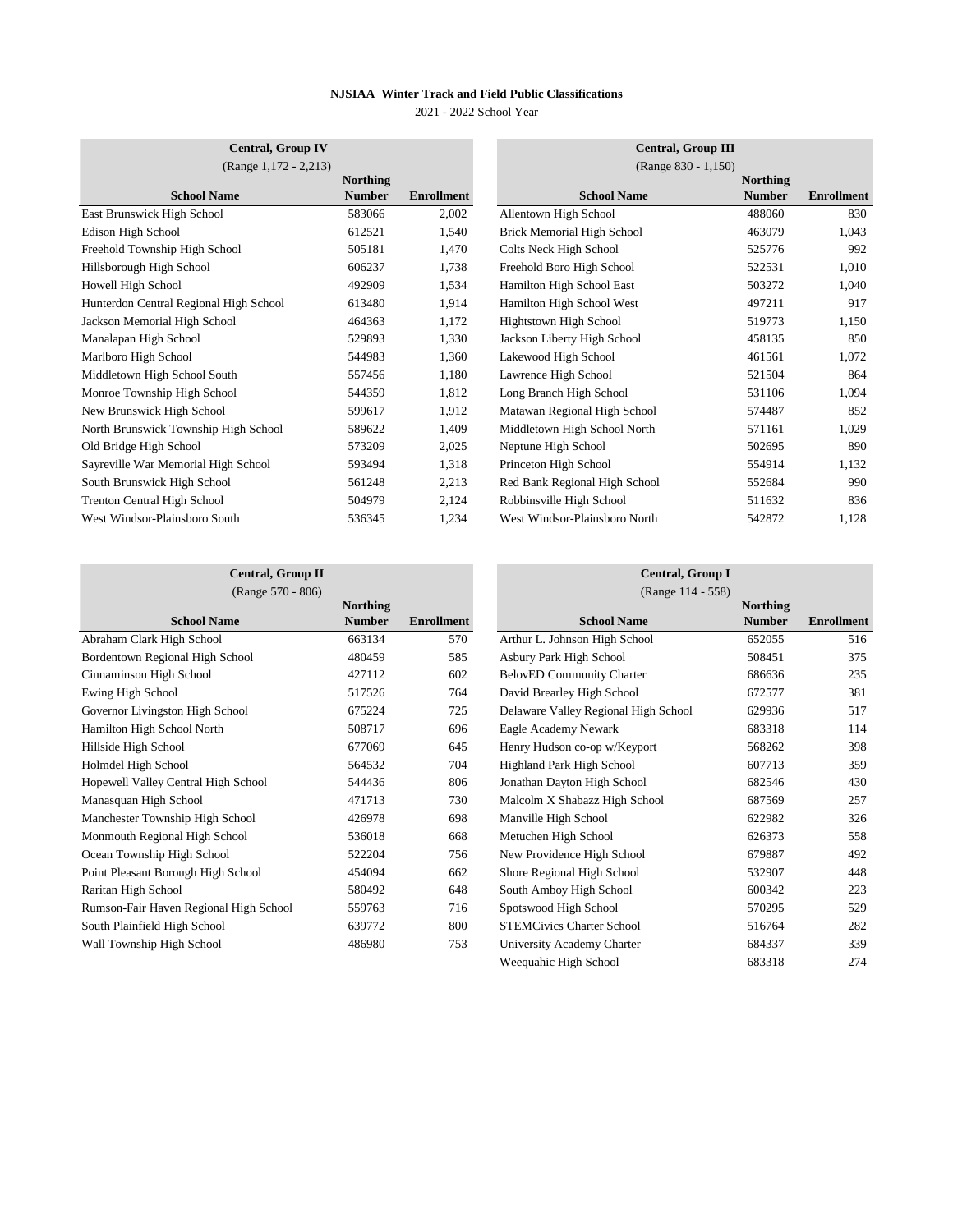2021 - 2022 School Year

| South, Group IV                           |                 |                   | South, Group III                   |                 |                   |
|-------------------------------------------|-----------------|-------------------|------------------------------------|-----------------|-------------------|
| (Range 1,175 - 2,019)                     |                 |                   | (Range 839 - 1,171)                |                 |                   |
|                                           | <b>Northing</b> |                   |                                    | <b>Northing</b> |                   |
| <b>School Name</b>                        | <b>Number</b>   | <b>Enrollment</b> | <b>School Name</b>                 | <b>Number</b>   | <b>Enrollment</b> |
| <b>Atlantic City High School</b>          | 195062          | 1,392             | Absegami High School               | 235778          | 851               |
| Atlantic County Institute of Technology   | 222248          | 1,311             | Brick Township High School         | 451737          | 945               |
| Bridgeton High School                     | 221412          | 1,240             | Burlington Township High School    | 448156          | 864               |
| Cherokee High School                      | 377908          | 1,646             | Central Regional High School       | 385817          | 1,171             |
| Cherry Hill High School East              | 380313          | 1,590             | Cherry Hill High School West       | 400012          | 1,018             |
| Eastern High School                       | 370330          | 1,468             | Clearview Regional High School     | 335416          | 1,106             |
| Egg Harbor Township High School           | 204488          | 1,756             | Hammonton High School              | 300450          | 1,025             |
| Gloucester County Institute of Technology | 349839          | 1,202             | Highland Regional High School      | 352582          | 891               |
| Kingsway Regional High School             | 338847          | 1,363             | Lacey Township High School         | 372587          | 906               |
| Lenape High School                        | 396439          | 1,452             | Mainland Regional High School      | 186268          | 910               |
| Millville Senior High School              | 207801          | 1,212             | Northern Burlington Regional       | 456554          | 1,109             |
| Rancocas Valley Regional High School      | 426362          | 1,595             | Ocean City High School             | 162756          | 947               |
| Shawnee High School                       | 373217          | 1,175             | Pennsauken High School             | 420424          | 1,101             |
| Southern Regional High School             | 321363          | 1,442             | Timber Creek High School           | 338495          | 900               |
| Toms River High School North              | 418784          | 1,382             | Toms River High School East        | 413395          | 1,150             |
| Vineland High School                      | 234612          | 2,019             | Toms River High School South       | 408701          | 973               |
| Washington Township High School           | 331522          | 1,648             | <b>Triton Regional High School</b> | 370516          | 839               |
| Williamstown High School                  | 309759          | 1,360             | Winslow Township High School       | 332430          | 906               |

|                                     | <b>Northing</b> |                   |
|-------------------------------------|-----------------|-------------------|
| <b>School Name</b>                  | <b>Number</b>   | <b>Enrollment</b> |
| <b>Barnegat High School</b>         | 341690          | 690               |
| Camden High School                  | 400695          | 647               |
| Cedar Creek High School             | 261457          | 736               |
| Collingswood High School            | 393828          | 563               |
| Cumberland Regional High School     | 235115          | 813               |
| Delsea Regional High School         | 283308          | 803               |
| Deptford Township High School       | 356640          | 742               |
| Haddon Heights High School          | 382768          | 655               |
| Haddonfield Memorial High School    | 389412          | 671               |
| Lower Cape May Regional High School | 54144           | 579               |
| Oakcrest High School                | 226886          | 698               |
| Pemberton Township High School      | 421822          | 786               |
| Pinelands Regional High School      | 282849          | 793               |
| Pleasantville High School           | 209264          | 667               |
| Seneca High School                  | 372090          | 784               |
| Sterling High School                | 365615          | 689               |
| West Deptford Township High School  | 372730          | 639               |
| Woodrow Wilson High School          | 406209          | 821               |
|                                     |                 |                   |

# **School Name Northing Number Enrollment**  Academy Charter High School 487792 115 Arthur P. Schalick High School 253992 368 Audubon High School 283604 27 Buena Regional High School 255994 408 Burlington City High School 250623 411 Clayton High School 202836 330 Gateway Regional High School 358992 432 Glassboro High School 321240 396 Haddon Township High School 390910 460 **South, Group II South, Group I** (Range 563 - 821) (Range 115 - 515)

Overbrook High School 515 Palmyra High School 291 Penns Grove High School 323524 392 Pennsville Memorial High School 298623 324 Pitman High School 251 251 Salem High School 267906 299 Wildwood High School 35741 198 Willingboro High School 329254 482 Woodbury High School 367103 341 Woodstown High School 298698 432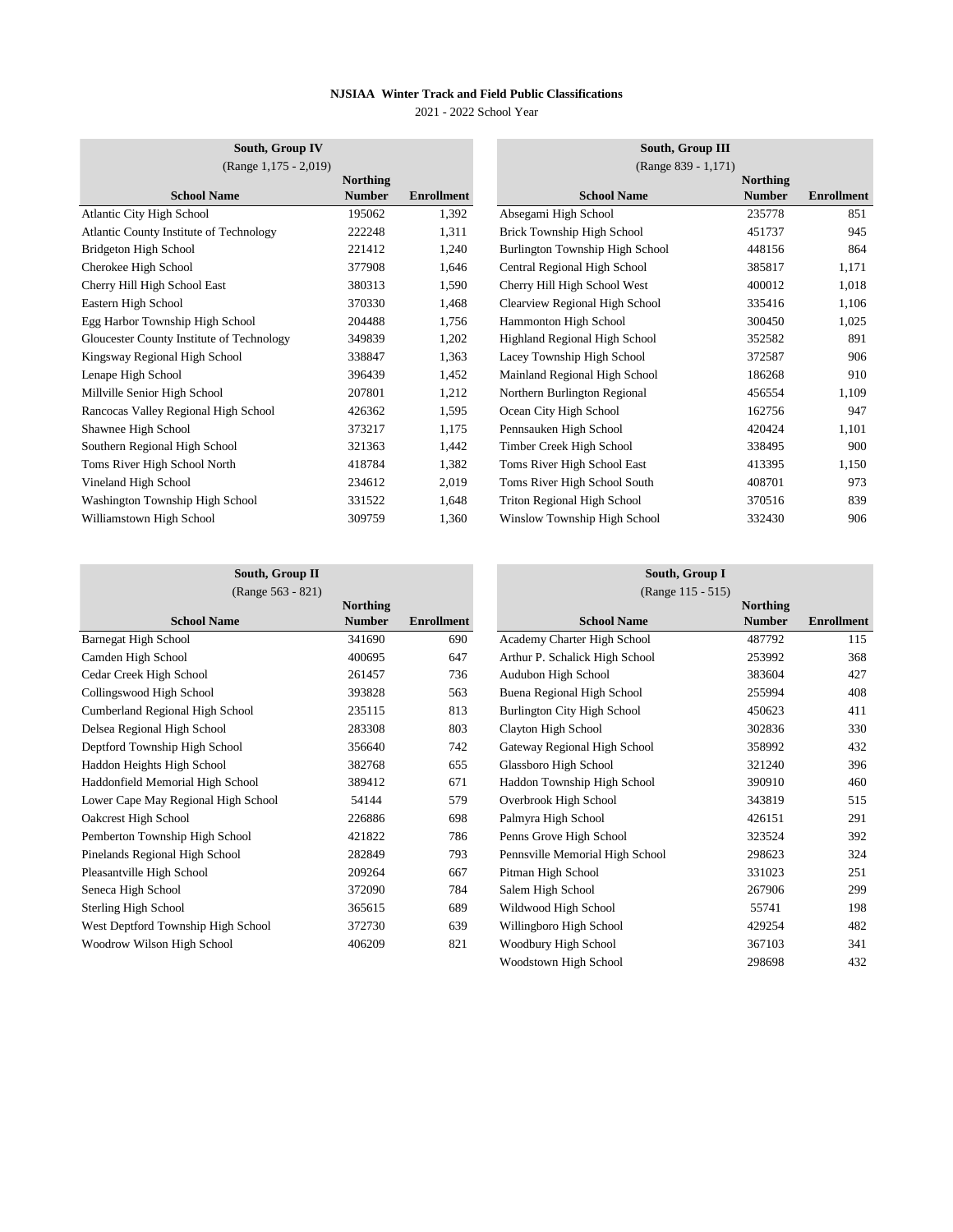2021 - 2022 School Year

| <b>Non-Public North A</b>            |                 |                   | <b>Non-Public South A</b>           |                   |                   |  |
|--------------------------------------|-----------------|-------------------|-------------------------------------|-------------------|-------------------|--|
| (Range 205 - 764)                    |                 |                   |                                     | (Range 196 - 660) |                   |  |
|                                      | <b>Northing</b> |                   |                                     | <b>Northing</b>   |                   |  |
| <b>School Name</b>                   | <b>Number</b>   | <b>Enrollment</b> | <b>School Name</b>                  | <b>Number</b>     | <b>Enrollment</b> |  |
| Bergen Catholic High School          | 774493          | 527               | Camden Catholic High School         | 402836            | 239               |  |
| Delbarton School                     | 711154          | 426               | <b>Christian Brothers Academy</b>   | 548229            | 660               |  |
| Don Bosco Prep High School           | 816593          | 590               | Donovan Catholic High School        | 410809            | 234               |  |
| Dwight-Englewood High School         | 748830          | 205               | Notre Dame High School              | 517565            | 344               |  |
| Hudson Catholic Regional High School | 689866          | 219               | Paul VI High School                 | 388291            | 317               |  |
| <b>Oratory Catholic Prep School</b>  | 688310          | 253               | Pingry School                       | 663327            | 227               |  |
| Paramus Catholic High School         | 773179          | 365               | Saint Augustine Prep School         | 242241            | 489               |  |
| Pope John XXIII High School          | 800845          | 234               | Saint John Vianney High School      | 571000            | 246               |  |
| Saint Joseph Regional High School    | 807660          | 486               | Saint Joseph High School Metuchen   | 625870            | 370               |  |
| Saint Peter's Prep High School       | 685966          | 696               | Union Catholic Regional High School | 653271            | 196               |  |
| Seton Hall Preparatory School        | 707512          | 764               |                                     |                   |                   |  |

|          |                   | <b>Non-Public South A</b><br>(Range 196 - 660) |                 |                   |
|----------|-------------------|------------------------------------------------|-----------------|-------------------|
| Northing |                   |                                                | <b>Northing</b> |                   |
| Number   | <b>Enrollment</b> | <b>School Name</b>                             | <b>Number</b>   | <b>Enrollment</b> |
| 774493   | 527               | Camden Catholic High School                    | 402836          | 239               |
| 711154   | 426               | <b>Christian Brothers Academy</b>              | 548229          | 660               |
| 816593   | 590               | Donovan Catholic High School                   | 410809          | 234               |
| 748830   | 205               | Notre Dame High School                         | 517565          | 344               |
| 689866   | 219               | Paul VI High School                            | 388291          | 317               |
| 688310   | 253               | Pingry School                                  | 663327          | 227               |
| 773179   | 365               | Saint Augustine Prep School                    | 242241          | 489               |
| 800845   | 234               | Saint John Vianney High School                 | 571000          | 246               |
| 807660   | 486               | Saint Joseph High School Metuchen              | 625870          | 370               |
| 685966   | 696               | Union Catholic Regional High School            | 653271          | 196               |

| <b>Non-Public North B</b><br>(Range 65 - 193) |                 |                   | <b>Non-Public South B</b><br>(Range 66 - 195) |                 |                   |  |
|-----------------------------------------------|-----------------|-------------------|-----------------------------------------------|-----------------|-------------------|--|
|                                               | <b>Northing</b> |                   |                                               | <b>Northing</b> |                   |  |
| <b>School Name</b>                            | <b>Number</b>   | <b>Enrollment</b> | <b>School Name</b>                            | <b>Number</b>   | <b>Enrollment</b> |  |
| DePaul Catholic High School                   | 774008          | 193               | <b>Bishop Eustace Preparatory</b>             | 400176          | 134               |  |
| Eastern Christian High School                 | 769399          | 112               | Holy Cross Prep Academy                       | 433030          | 88                |  |
| Gill St. Bernard's School                     | 692065          | 139               | Holy Spirit High School                       | 213515          | 136               |  |
| <b>Immaculate Conception Montclair</b>        | 722510          | 100               | Immaculata High School                        | 636159          | 175               |  |
| Montclair Kimberley Academy                   | 724430          | 153               | Mater Dei Prep                                | 575920          | 114               |  |
| Morris Catholic High School                   | 753661          | 142               | Ranney School                                 | 537849          | 134               |  |
| Morristown-Beard School                       | 717592          | 175               | Red Bank Catholic High School                 | 552168          | 195               |  |
| Newark Academy                                | 708211          | 175               | Saint Joseph's Academy (Hammonton)            | 292813          | 66                |  |
| Roselle Catholic High School                  | 660893          | 139               | Saint Rose High School                        | 491446          | 138               |  |
| Saddle River Day School                       | 800433          | 65                | St. Thomas Aquinas                            | 636652          | 194               |  |
| Wardlaw-Hartridge School                      | 642027          | 81                |                                               |                 |                   |  |

|          |                   | <b>Non-Public South B</b>          |               |                   |
|----------|-------------------|------------------------------------|---------------|-------------------|
|          |                   | (Range 66 - 195)                   |               |                   |
| Northing |                   |                                    | Northing      |                   |
| Number   | <b>Enrollment</b> | <b>School Name</b>                 | <b>Number</b> | <b>Enrollment</b> |
| 774008   | 193               | <b>Bishop Eustace Preparatory</b>  | 400176        | 134               |
| 769399   | 112               | Holy Cross Prep Academy            | 433030        | 88                |
| 692065   | 139               | Holy Spirit High School            | 213515        | 136               |
| 722510   | 100               | Immaculata High School             | 636159        | 175               |
| 724430   | 153               | Mater Dei Prep                     | 575920        | 114               |
| 753661   | 142               | Ranney School                      | 537849        | 134               |
| 717592   | 175               | Red Bank Catholic High School      | 552168        | 195               |
| 708211   | 175               | Saint Joseph's Academy (Hammonton) | 292813        | 66                |
| 660893   | 139               | Saint Rose High School             | 491446        | 138               |
| 800433   | 65                | St. Thomas Aquinas                 | 636652        | 194               |
|          |                   |                                    |               |                   |